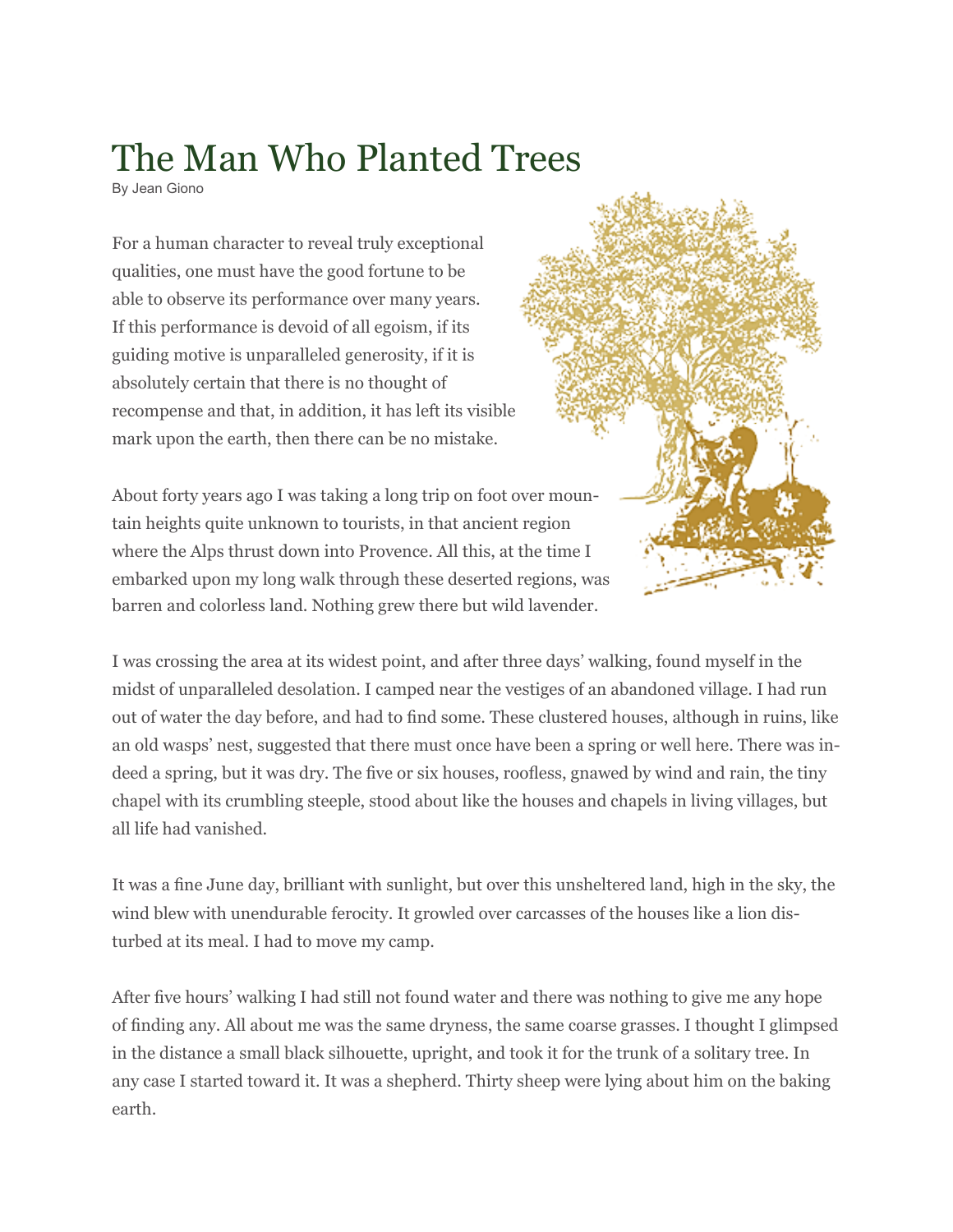He gave me a drink from his water-gourd and, a little later, took me to his cottage in a fold of the plain. He drew his water - excellent water - from a very deep natural well above which he had constructed a primitive winch.

The man spoke little. This is the way of those who live alone, but one felt that he has sure of himself, and confident in his assurance. That was unexpected in this barren country. He lived, not in a cabin, but in a real house built of stone that bore plain evidence of how his own efforts had reclaimed the ruin he had found there on his arrival. His roof was strong and sound. The wind on its tiles made the sound of the sea upon its shore.

The place was in order, the dishes washed, the floor swept, his rifle oiled; his soup was boiling over the fire. I noticed then that he was cleanly shaved, that all his buttons were firmly sewed on, that his clothing had been mended with the meticulous care that makes the mending invisible. He shared his soup with me and afterwards, when I offered my tobacco pouch, he told me that he did not smoke. His dog, as silent as himself, was friendly without being servile.



Oak TreeIt was understood from the first that I should spend the night there; the nearest village was still more than a day and a half away. And besides I was perfectly familiar with the nature of the rare villages in that region. There were four or five of them scattered well apart from each other on these mountain slopes, among white oak thickets, at the extreme end of the wagon roads. They were inhabited by charcoal burners, and the living was bad. Families, crowded together in a climate that is excessively harsh both in winter and in summer, found no escape from the unceasing conflict of personalities. Irrational

ambition reached inordinate proportions in the continual desire for escape. The men took their wagonloads of charcoal to the town, then returned. The soundest characters broke under the perpetual grind. The women nursed their grievances. There was rivalry in everything, over the price of charcoal as over a pew in the church, over warring vitues as over warring vices as well as over the ceaseless combat between virtue and vice. And over all there was the wind, also ceaseless, to rasp upon the nerves. There were epidemics of suicide and frequent cases of insanity, usually homicidal.

The shepherd went to fetch a small sack and poured out a heap of acorns on the table. He began to inspect them, one by one, with great concentration, separating the good from the bad. I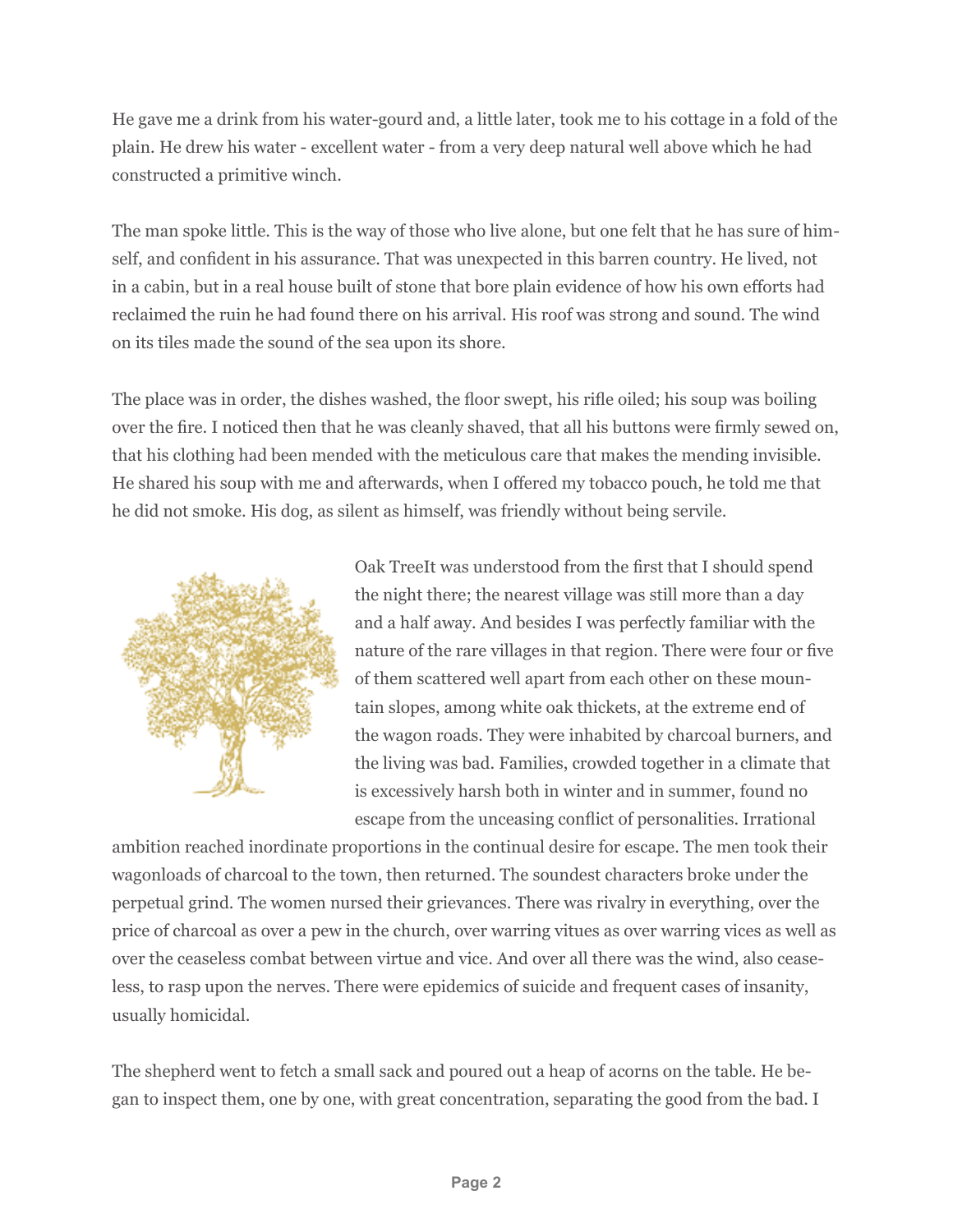smoked my pipe. I did offer to help him. He told me that it was his job. And in fact, seeing the care he devoted to the task, I did not insist. That was the whole of our conversation. When he had set aside a large enough pile of good acorns he counted them out by tens, meanwhile eliminating the small ones or those which were slightly cracked, for now he examined them more closely. When he had thus selected one hundred perfect acorns he stopped and we went to bed.

There was peace in being with this man. The next day I asked if I might rest here for a day. He found it quite natural - or, to be more exact, he gave me the impression that nothing could startle him. The rest was not absolutely necessary, but I was interested and wished to know more about him. He opened the pen and led his flock to pasture. Before leaving, he plunged his sack of carefully selected and counted acorns into a pail of water.

I noticed that he carried for a stick an iron rod as thick as my thumb and about a yard and a half long. Resting myself by walking, I followed a path parallel to his. His pasture was in a valley. He left the dog in charge of the little flock and climbed toward where I stood. I was afraid that he was about the rebuke me for my indiscretion, but it was not that at all: this was the way he was going, and he invited me to go along if I had nothing better to do. He climbed to the top of the ridge, about a hundred yards away.

There he began thrusting his iron rod into the earth, making a hole in which he planted an acorn; then he refilled the hole. He was planting oak trees. I asked him if the land belonged to him. He answered no. Did he know whose it was? He did not. He supposed it



was community property, or perhaps belonged to people who cared nothing about it. He was not interested in finding out whose it was. He planted his hundred acorns with the greatest care.

After the midday meal the resumed his planting. I suppose I must have been fairly insistent in my questioning, for he answered me. For three years he had been planting trees in this wilderness. He had planted one hundred thousand. Of the hundred thousand, twenty thousand had expected to lose half, to rodents or to the unpredictable designs of Providence. There remained ten thousand oak trees to grow where nothing had grown before.

AcornsThat was when I began to wonder about the age of this man. He was obviously over fifty. Fifty-five, he told me. His name was Elezeard Bouffier. He had once had a farm in the lowlands. There he had his life. He had lost his only son, then this wife. He had withdrawn into this soli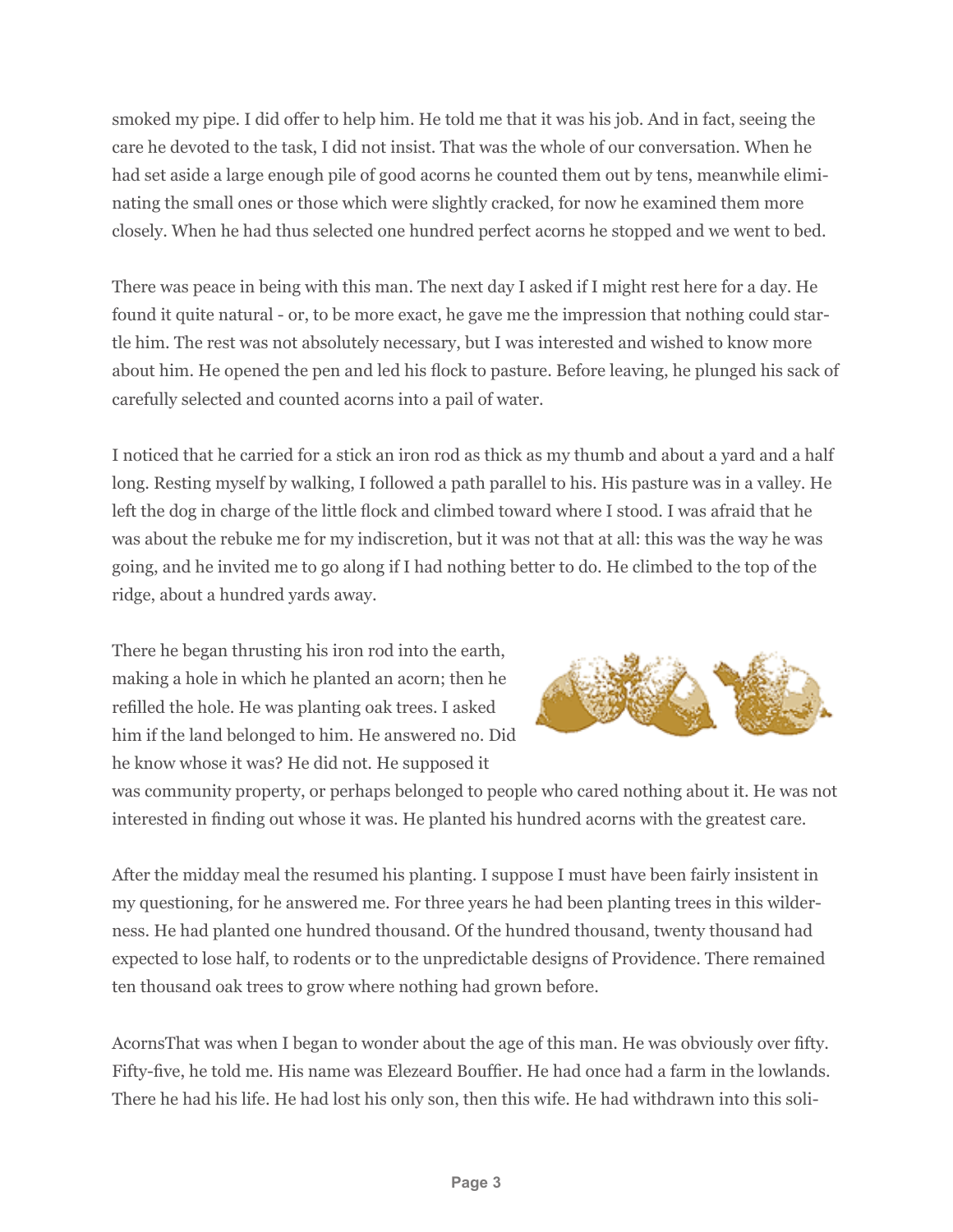tude where his pleasure was to live leisurely with his lambs and his dog. It was his opinion that this land was dying for want of trees. He added that, having no very pressing business of his own, he had resolved to remedy this state of affairs.

Since I was at that time, in spite of my youth, leading a solitary life, I understood how to deal gently with solitary spirits. But my very youth forced me to consider the future in relation to myself and to a certain quest for happiness. I told him that in thirty years his ten thousand oaks would be magnificent. He answered quite simply that if God granted him life, in thirty years he would have planted so many more that these ten thousand would be like a drop of water in the ocean.



Besides, he was now studying the reproduction of beech trees and had a nursery of seedlings grown from beechnuts near his cottage. The seedlings, which he had protected from his sheep with a wire fence, were very beautiful. He was also considering birches for the valleys where, he told me, there was a certain amount of moisture a few yards below the surface of the soil.

The next day, we parted.

The following year came the War of 1914, in which I was involved for the next five years. An infantry man hardly had time for reflecting upon trees. To tell the truth, the thing itself had made no impression upon me; I had considered as a hobby, a stamp collection, and forgotten it.

The war was over, I found myself possessed of a tiny demobilization bonus and a huge desire to breathe fresh air for a while. It was with no other objective that I again took the road to the barren lands.

The countryside had not changed. However, beyond the deserted village I glimpsed in the distance a sort of grayish mist that covered the mountaintops like a carpet. Since the day before, I had begun to think again of the shepherd tree-planter. "Ten thousand oaks," I reflected, "really take up quite a bit of space."

I had seen too many men die during those five years not to imagine easily that Elzeard Bouffier was dead, especially since, at twenty, one regards men of fifty as old men with nothing left to do but die.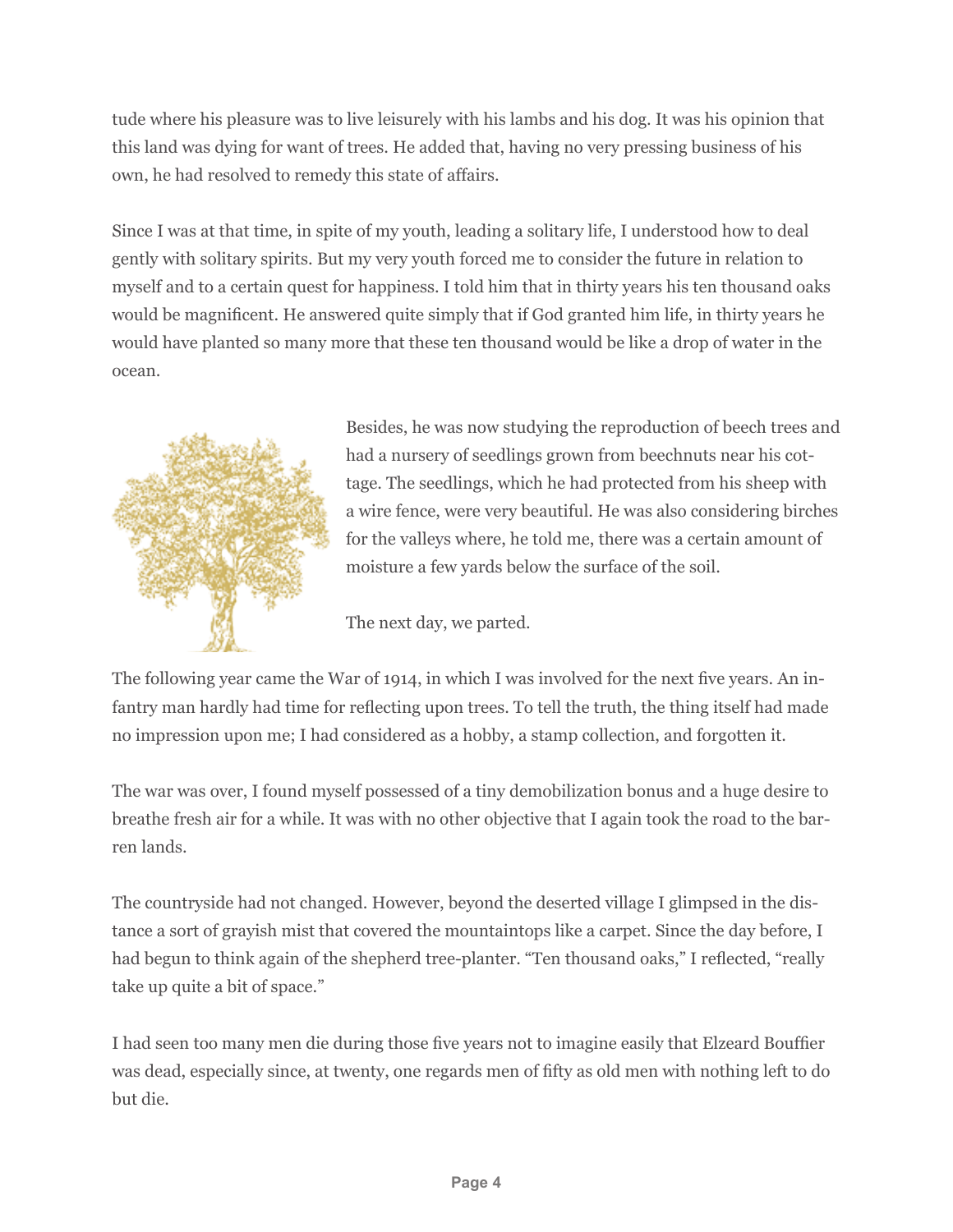He was not dead. As a matter of fact, he was extremely spry. He had changed jobs. Now he had only four sheep but, instead, a hundred beehives. He had got rid of the sheep because they threatened his young trees. For, he told me (and I saw for myself), the war had disturbed him not at all. He had imperturbably continued to plant.

Oak TreeThe oaks of 1910 were then ten years old and taller than either of us. It was an impressive spectacle. I was literally speechless and, as he did not talk, we spent, the whole day walking in silence through his forest. In three sections, it measured eleven kilometers in length and three kilometers at its greatest width. When you remembered that all this had sprung from the hands and the soul of this one man, without technical resources, you understand that men could be as effectual as God in other realms than that of destruction.

He had pursued his plan, and beech trees as high as my shoulder, spreading out as far as the eye could reach, confirmed it. He showed me handsome clumps of birch planted five years before that is, in 1915, when I had been fighting at Verdun. He had set them out in all the valleys where he had guessed - and rightly - that there was moisture almost at the surface of the ground. They were as delicate as young girls, and very well established.

Creation seemed to come about in a sort of chain reaction. He did not worry about it; he was

determinedly pursuing his task in all its simplicity; but as we went back toward the village I saw water flowing in brooks that had been dry since the memory of man. This was the most impressive result of chain reaction



that I had seen. These dry streams had once, long ago, run with water. Some of the dreary villages I mentioned before had been built on the sites of ancient Roman settlements, traces of which still remained; and archaeologists, exploring there, had found fishhooks where, in the twentieth century, cisterns were needed to assure a small supply of water.

The wind, too, scattered seeds. As the water reappeared, so there reappeared willows, rushes meadows, gardens, flowers, and a certain purpose in being alive. But the transformation took place so gradually that it became part of the pattern without causing any astonishment. Hunters, climbing into the wilderness in pursuit of hares or wild boar, had of course noticed the sudden growth of little trees, but had attributed it to some natural caprice of the earth. That is why no one meddled with Elzeard Bouffier's work. If he had been detected he would have had opposition. He was indetectable. Who in the villages or in the administration could have dreamed of such perseverance in a magnificient generosity?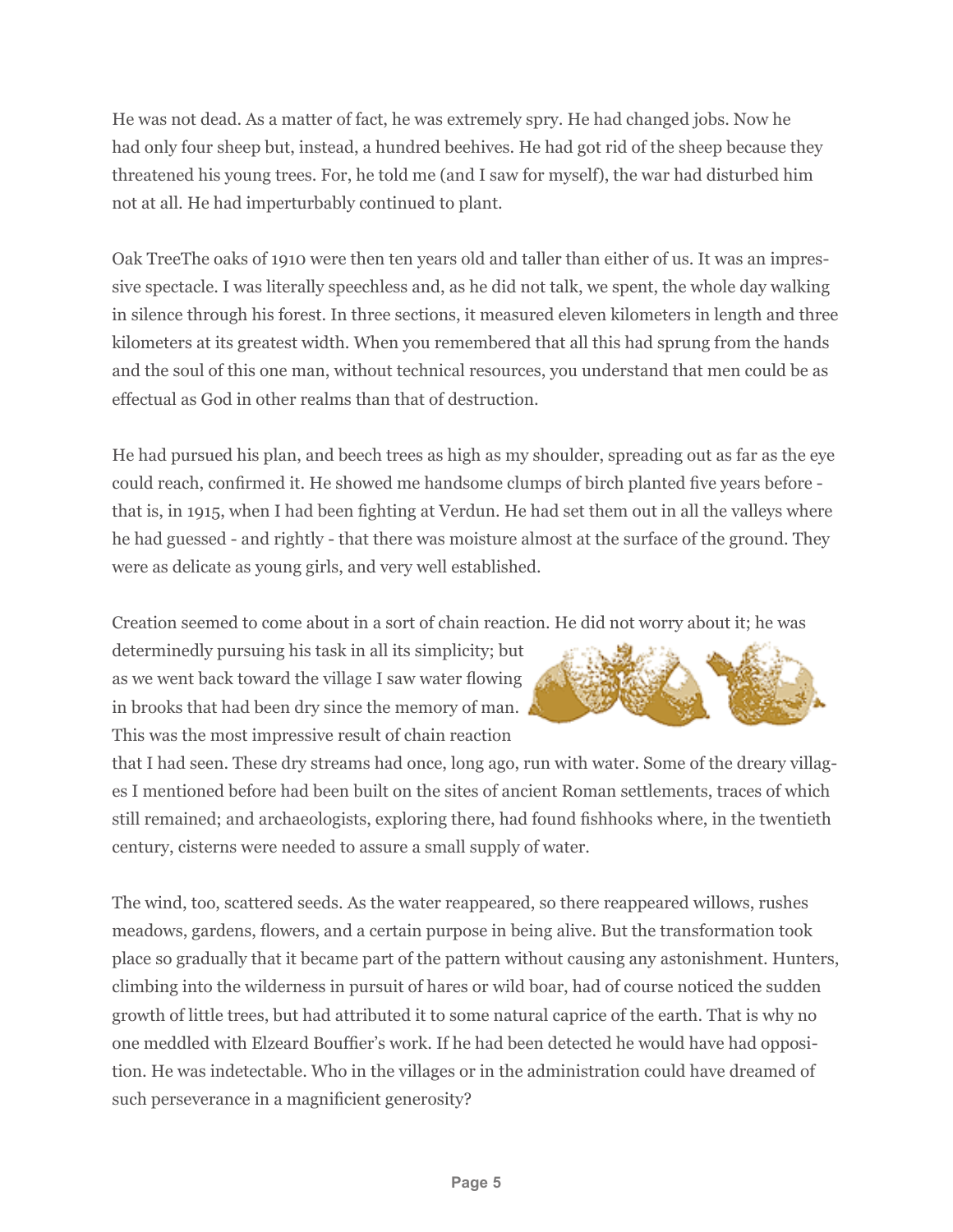To have anything like a precise idea of this exceptional character one must not forget that he worked in total solitude: so total that, toward the end of his life, he lost the habit of speech. Or perhaps it was that he saw no need for it.

In 1993 he received a visit from a forest ranger who notified him of an order against lighting fires out of doors for fear of endangering the growth of this natural forest. It was the first time, that man told him naively, that he had ever heard of a forest growing out of its own accord. At that time Bouffier was about to plant beeches at a spot some twelve kilometers from his cottage. In order to avoid travelling back and forth - for he was then seventy-five - he planned to build a stone cabin right at the plantation. The next year he did so.



In 1935 a whole delegation came from the Government to examine the "natural forest". There was a high official from the Forest Service, a deputy, technicians. There was a great deal of ineffectual talk. It was decided that some thing must be done and, fortunately, nothing was done except the only helpful thing: the whole forest was placed under the protection of the State, and charcoal burning prohibited. For it was impossible not to be captivated by the beauty of those young trees in fullness of health, and they cast their spell over the deputy himself.

AcornsA friend of mine was among the forestry officers of the delegation. To him I explained the mystery. One day the following week we went together to see Elezeard Bouffier. We found him hard at work, some ten kilometers from the spot where the inspection had taken place.

This forester was not my friend for nothing. He was aware of values. He knew how to keep silent. I delivered the eggs I had brought as a present. We shared our lunch among the three of us and spent several hours in wordless contemplation of the countryside.

In the direction from which we had come the slopes were covered with trees twenty to twentyfive feet tall. I remembered how the land had looked in 1913: a desert ... Peaceful, regular toil, the vigorous mountain air, frugality and, above all, serenity of spirit had endowed this old man with awe-inspiring health. He was one of God's athletes. I wondered how many more acres he was going to cover with trees.

Before leaving, my friend simply made a brief suggestion about certain species of trees that the soil here seemed particularly suited for. He did not force the point. "For the very good reason,"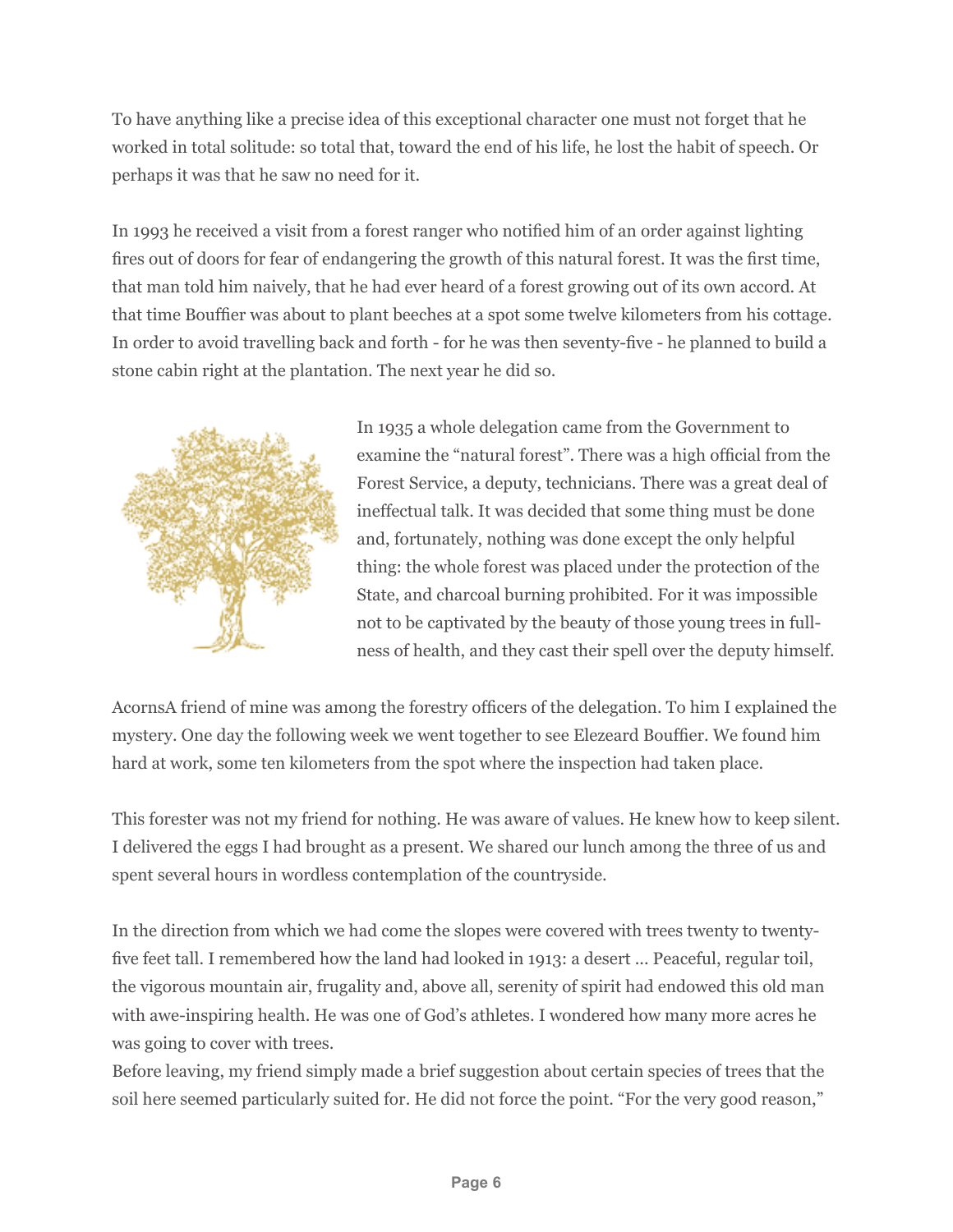he told me later," that Bouffier knows more about it than I do." At the end of an hour's walking - having turned it over his mind - he added, "He knows a lot more about it than anybody. He's discovered a wonderful way to be happy!"

It was thanks to this officer that not only the forest but also the happiness of the man was protected. He delegated three rangers to the task, and so terrorized them that they remained proof against all the bottles of wine the charcoal burners could offer.

The only serious danger to the work occurred during the war of 1939. As cars were being run on gazogenes (wood-burning generators), there was never enough wood. Cutting was started among the oaks of 1910, but the area was so far from any rail roads that the enterprise turned out to be financially unsound. It was abandoned. The shepherd had seen nothing of it. He was thirty kilometers away, peacefully continuing his work, ignoring the war of '39 as he had ignored that of '14.

I saw Elzeard Bouffier for the last time in June of 1945. He was then eighty-seven. I had started back along the route through the wastelands; by now, in spite of the disorder in which the war had left the country, there was a bus running between the Durance Valley and the mountain. I

attributed the fact that I no longer recognized the scenes of my earlier journeys to this relatively speedy transportation. It seemed to me, too, that the route took me through new territory. It took the name of a village to convince me that I was actually in that region that had been all ruins and desolation.

The bus put me down at Vergons. In 1913 this hamlet of ten or twelve houses had three inhabitants. They had been savage creatures, hating one another, living by trapping game, little removed, both physically and morally, from the conditions of prehistoric



man. All about them nettles were feeding upon the remains of abandoned houses. Their condition had been beyond hope. For them, nothing but to await death - a situation which rarely predisposes to virtue.

Everything was changed. Even the air. Instead of the harsh dry winds that used to attack me, a gentle breeze was blowing, laden with scents. A sound like water came from the mountains: it was the wind in the forest. Most amazing of all, I heard the actual sound of water falling into a pool. I saw that a fountain had been built, that it flowed freely and - what touched me most - that